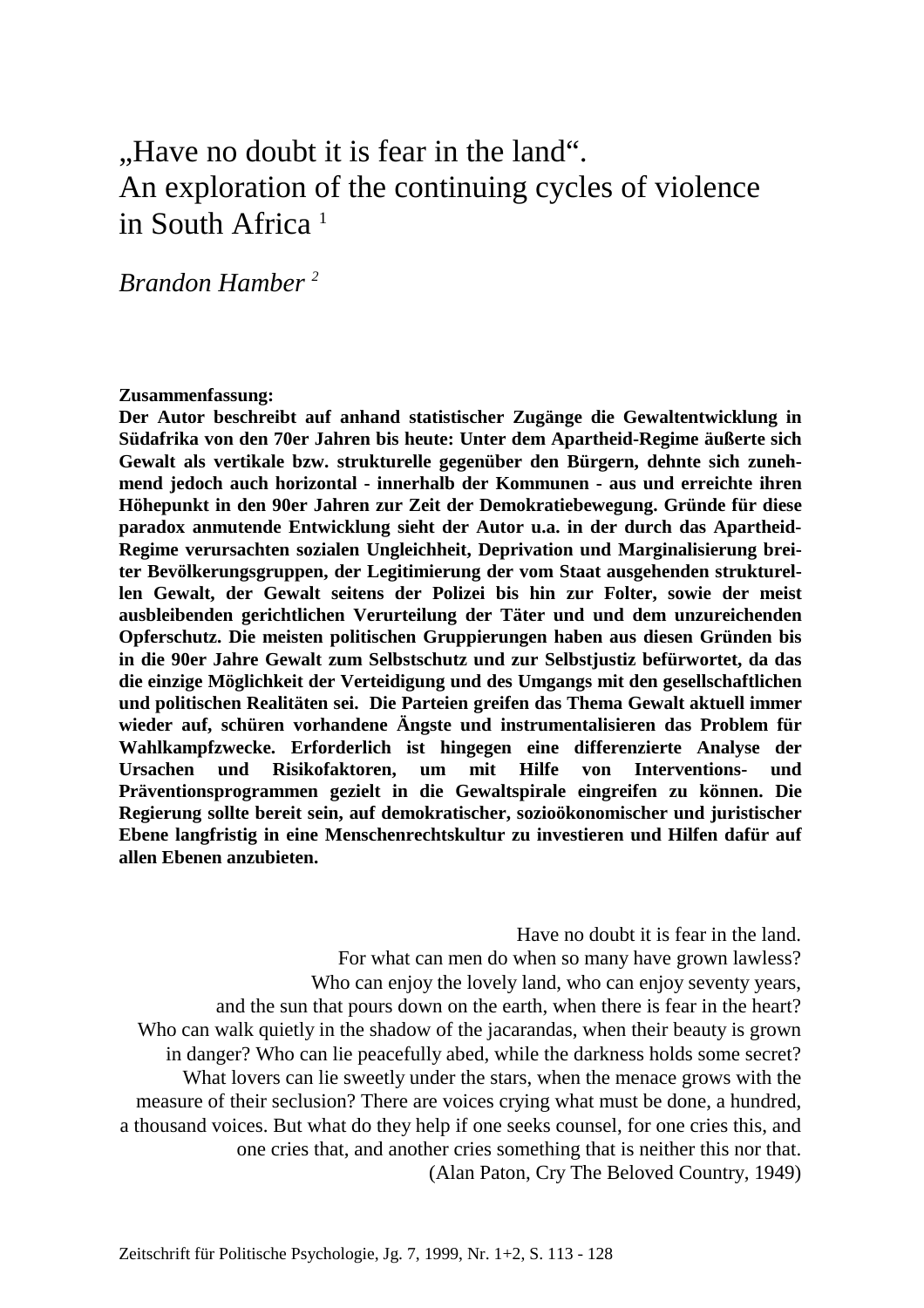# *Creating a Culture of Violence*

The decade of the 1980s was one of the most violent periods in South African history. This period was characterised by the extensive use of force by the South African state and those opposing. This violence was typified by arbitrary arrests, detention without trial, civil unrest, acts of sabotage, harassment, torture, "disappearances" and the murder of political opponents and rivals (Cock, 1990). Most of violence during the 1980s was orchestrated by the state and was targeted at victims both inside and outside the borders of South Africa. Many of the victims were very young and generally the families and relatives of these activists also suffered varying degrees of harassment and direct physical harm. This type of political violence has received enormous coverage in the media and in recent exposures by the Truth and Reconciliation Commission (TRC) and could be termed vertical violence, i.e. violence perpetrated by the state against its citizens.

There was also violence between rival political and social groupings, as well as armed resistance by the liberation forces. As a result, South African society was placed under continual stress of potential violence, either through acts of sabotage as the liberation movement resisted state control, or, as was more often the case, through living in dangerous, tumultuous and tightly policed townships. By the 1990s, the term "culture of violence" was frequently used to describe the conflict that enveloped South African society (cf. (Vogelman & Simpson, 1990). The pervasive nature of this violence seeped into all parts of public life, undermining the moral, interpersonal and social fabric of society.

Paradoxically, however, it was the years directly after February 1990 (when it was announced that the ANC was to be unbanned and Nelson Mandela released) that the violence reached its peak. The early period of transition to democracy in South Africa (1990-1994) was marked by unprecedented inter- and intra-community violence that largely played itself out, with the assistance of covert state operatives and funding, in the form of armed conflict between supporters of the African National Congress (ANC) and the Inkatha Freedom Party (IFP).

The violence during the 1990s stemmed directly from the intensification of the civil war in KwaZulu/Natal that rapidly spread to the other provinces (TRC Final Report, Volume 2, Chapter 7, 8). Simpson and Rauch (1991) argue that the negotiations in the early 1990s facilitated a process of deregulating the overly repressive forms of social control that had characterised the apartheid state. The effects of the violence, which had been legitimised by all political groupings in the decades prior to the 1990s, lingered in a context in which the mechanisms for social control (e.g. the state security forces) enjoyed even less legitimacy than before. In the context of the negotiated sett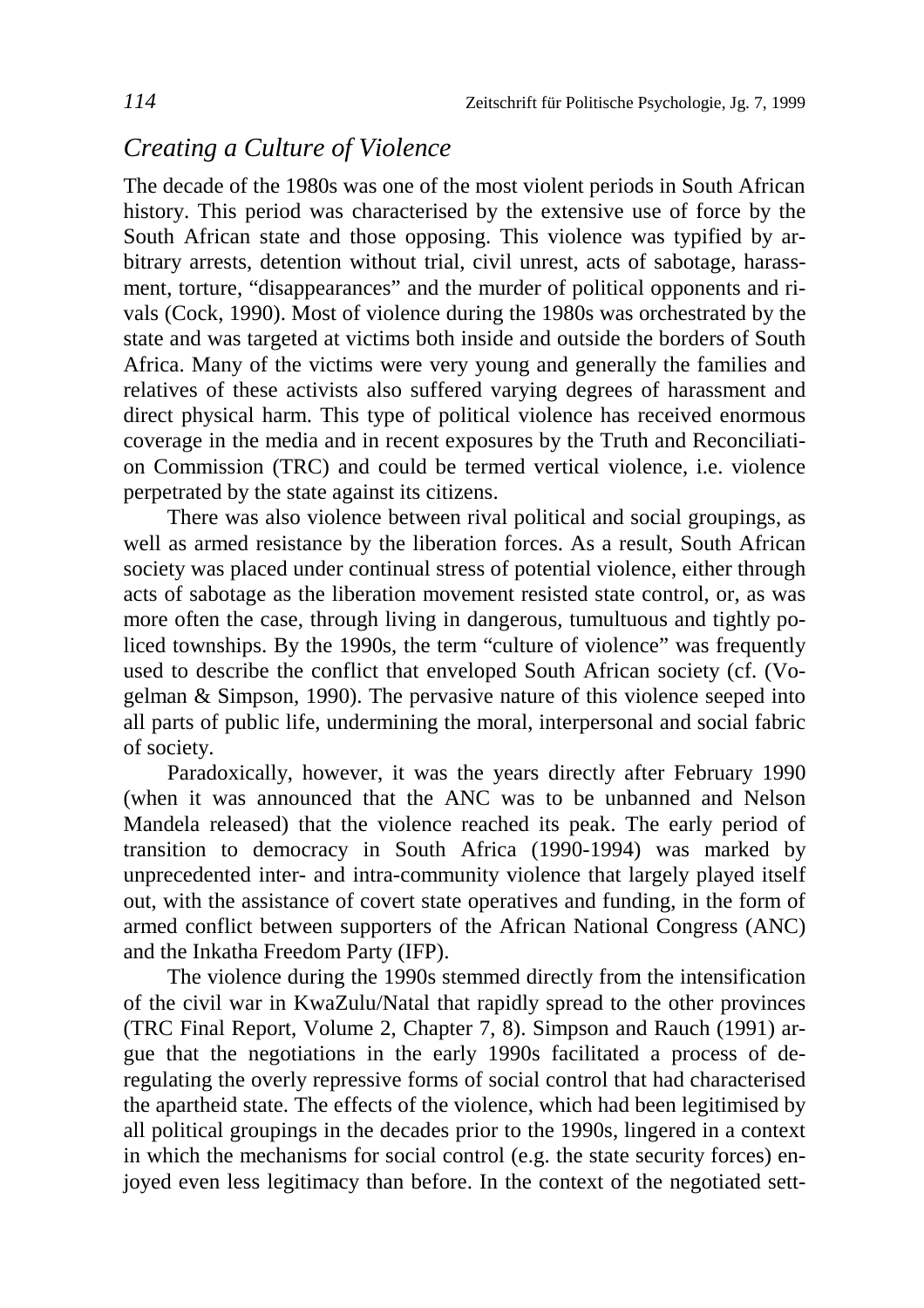lement, the repressive forms of control used by the apartheid government were rendered ineffective, yet no viable alternative was generated by the haphazard and slow process of negotiated transition. This created the space for political parties (such as the IFP) to freely use violence to build their local and national support bases. At precisely the point when the society was moving toward democracy, political and criminal violence escalated. This was created largely by a vacuum in state authority and heightened competition between political parties. Paradoxically this was the direct result of the processes of negotiated constitution-making that were essential to ensuring democracy.

In the mid-1970s, political violence killed on average 44 persons a month. By the mid-1980s, this figure had risen to 86, and by the early 1990s it was 250 (SAIIR, 1993). The nature of violence in the early 1990s also changed, from vertical (i.e. the state against its citizens and the citizens against the state) to horizontal (i.e. fellow citizens against one another). In the 1970s and 1980s the police were responsible for most deaths. By the 1990s intra-community and intra-organisational conflict in the townships and rural areas (some covertly sponsored by the state and its agents) accounted for the greatest number of fatalities. Over the period of the negotiations from February 1990 to April 1994, as South Africa was supposedly normalising, 14,807 people were killed, according to the South African Institute of Race Relations. This is in stark comparison to the previous five years, when the Institute reported 5,387 deaths from political violence.

It should be noted that the divisions between what is labelled as 'political' violence and what is termed 'criminal' violence in South Africa has always been blurred. This accounts for some discrepancies between different agencies' statistics on fatalities. In addition, relativising (and approximating) the number of fatalities should be used cautiously. Statistics cheapen the lives of each individual killed and also obscure other forms of repression. Looking at the number of deaths that took place in 1980s alone does not tell the whole story. For example, between 1984 and 1986 the South African police shot dead 300 children, wounded 1,000, detained 11,000 without trial, arrested 18,000 on charges relating to political protest and held a further 173,000 in police cells awaiting trial (CIIR, 1996).

Since the first democratic election in April 1994 reports of political violence have decreased although not disappeared. In 1997, the Human Rights Committee reported that more than 300 people in Kwazulu-Natal and 151 people in the rural Eastern Cape had been killed in political violence.

The South African Institute for Race Relations Reported that 470 people died in political feuds in 1997.

Between 1 January 1998 and 31 July 1998 a further 218 people had lost their lives due to political conflict (SAIRR, 1998) suggesting a slight increase in political violence with the advent of the second democratic election.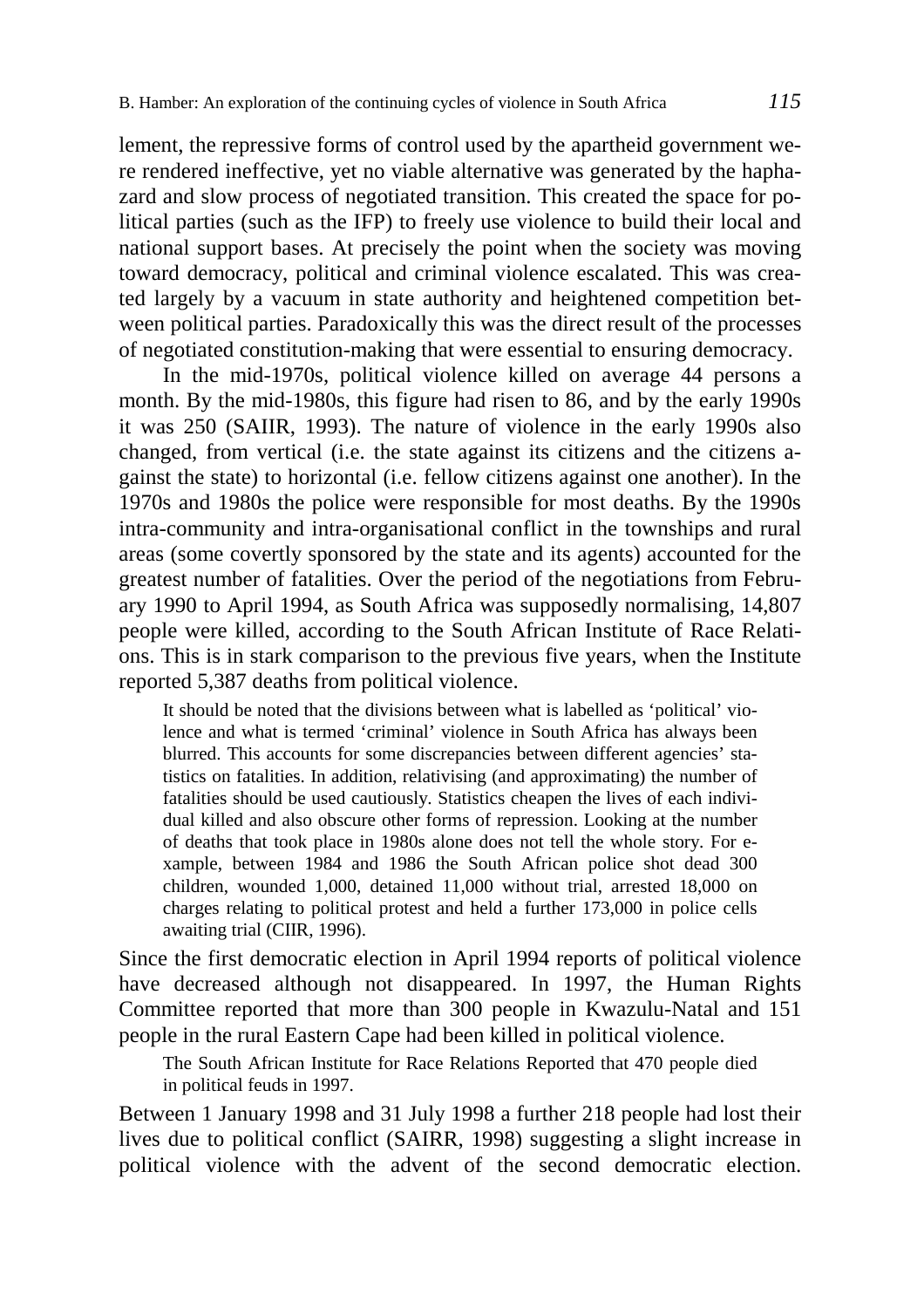Although alarming, this is significantly lower and more manageable than it had been in the years immediately preceding the first democratic election. Despite sporadic clashes between the ANC and the Inkatha Freedom Party, as well as recent violence between ANC members and the newly formed United Democratic Movement (UDM), it is unlikely that political violence will reach its pre-1994 levels. This is due to the current ANC-IFP détente (Chothia, 1999) and because peace between the parties appears to be consolidating Nonetheless, the threat of violence has not been totally removed.

### *Violence in Contemporary South Africa*

In South Africa today political violence is totally over-shadowed by the high levels of violent crime the country is experiencing. Recent trends show increased levels of crime from 1990 to the present.

It should be noted that there are variances in incidence among different crimes and some have, in fact, been declining since 1990 and specifically after 1994. For example, murder rates, although still high, have been declining since 1994. The murder rate in South Africa has been steadily dropping since 1994. It was approximately 67, 65, 61 per 100,000 in 1994, 1995,1996 respectively.

Concerns about ongoing political violence have been deflected and deprioritised. Comparatively speaking, the incidence of violence in South Africa is extremely high. In 1997, the homicide rate for South Africa was estimated at about 57 per 100,000 inhabitants. This is compared to approximately 9 per 100,000 in the United States and 1 per 100,000 in the United Kingdom. In Columbia, when the Medellin drug cartel was operating in the city of Medellin in 1993, the homicide rate was an alarming 450 murders per 100,000 (Roelefse-Campbell & Campbell, 1996a). Countries such as Brazil, which have more comparable histories to South Africa, show similar yet less dramatic trends in violent crime (Roelefse-Campbell & Campbell, 1996b). Brazil witnesses on average 39,000 murders a year, compared to the approximate 25,000 in South Africa, a country with about one third of the population.

Furthermore, the experience of being violently victimised in South Africa has almost become a statistically normal feature of everyday life in the many urban and rural settings in South Africa. Statistics released in January 1999 by the Minister of Safety and Security showed that incidents of car hijacking, armed robbery, vehicle theft and burglary were all higher than in 1997 (Cawthra & Kraak, 1999). New statistics show that 188 out of every 100,000 South Africans were victims of armed robbery in 1998 while the figure for car hijackings was 33 (Cawthra & Kraak, 1999). The report, however, also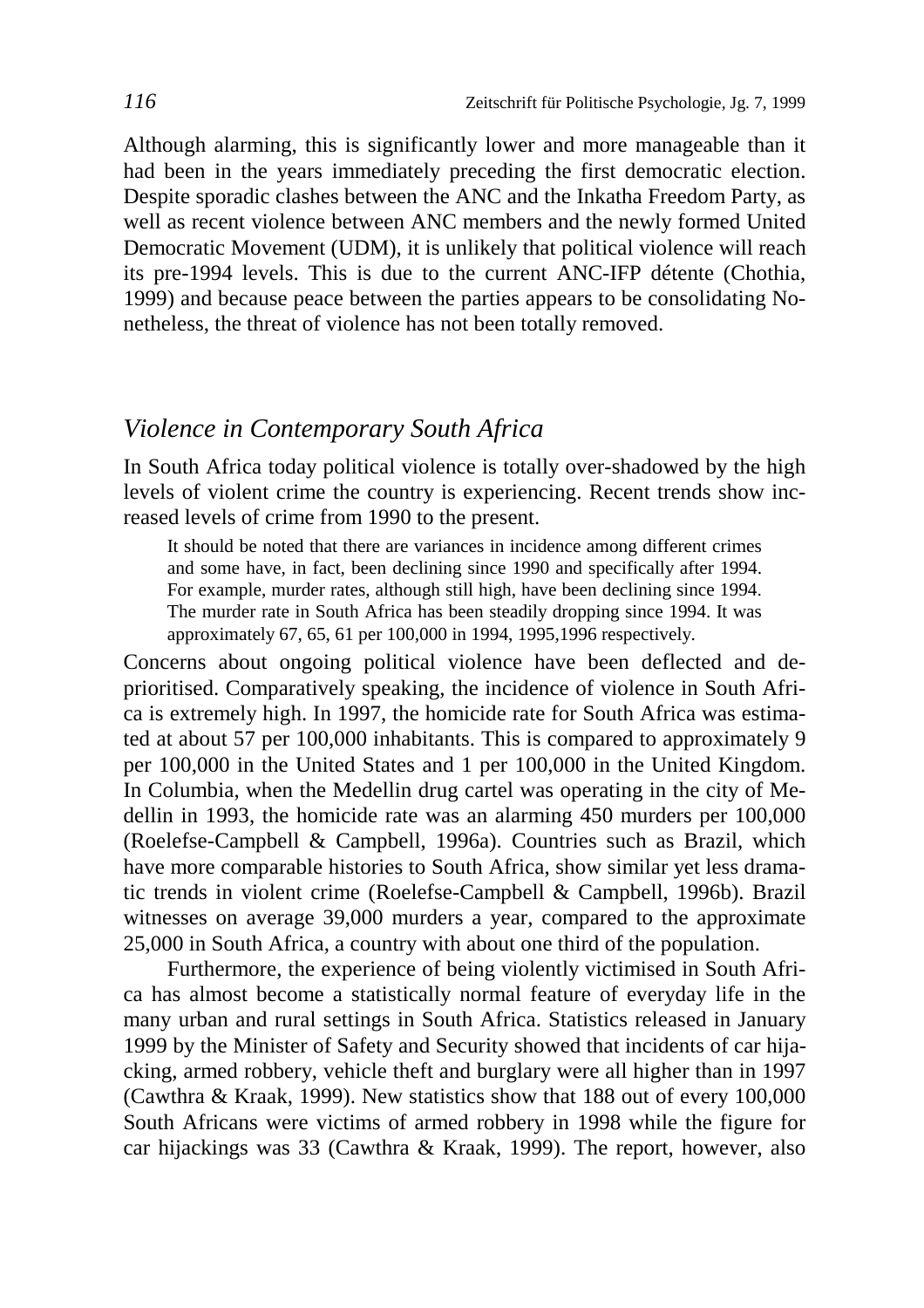shows that some serious crimes such as murder, rape and bank robberies have declined from the previous years.

Despite declines in the incidence of rape the situation remains grave. In 1997, 52,160 rapes were reported to the South African Police Service (South African Police Services, Quarterly Report, 1/98). These statistics, however, are likely to underestimate the exact incidence of rape. The National Institute for Crime Prevention and Reintegration of Offenders (NICRO 1993) estimates that only 1 in 20 rapes are ever reported to the police. NICRO, therefore, speculates that a rape occurs in South Africa every 83 seconds. If this estimate is accurate, then at least one million women were raped in 1997.

Although these statistics can be useful in making broad comparisons, the figures need to be understood in context. In South Africa, there are flashpoints of violence and the statistics generally indicate national averages (which are often disputed and are notoriously unreliable at times). In reality the probability of being murdered in certain areas (for example, wealthy suburbs) remains significantly lower than in other areas. The statistics may produce a high total, but pockets of relative safety still exist when compared to other dangerous areas that inflate the national means. High national statistics often erroneously lead to perceptions that violent crime is uniform and pervasive across all communities when this is not the case.

Recent police statistics support the view that violent crime is by no means uniform across the country. For example, homicide rates in South Africa are highest in the rural areas and not in the urban centres as is often presumed. The mainly rural provinces of the Free State, Kwazulu-Natal and Mpumalanga are the murder and hijacking capitals of South Africa according to the report released by the Minister of Safety and Security in January 1999. The more rural provinces and less economically developed areas such as the Northern Cape also show the highest incidence of reported rape (CIMC, 1997). Ironically, these are the areas with the most limited psycho-social support services for woman and children.

Race also remains a primary predictor of violence in South Africa. There is a popular perception (largely held by white South Africans) that the wealthy are more affected by crime than the poor. This is at best only partly true. The rich are twice as likely to be victimised (usually predatory property crimes) than the poor, but the poverty-stricken are nearly 80 times more likely to die or get hurt by crime than the well-off (Steinberg, 1999). Furthermore, the annual incidence of violence experienced by African women is more than ten times that of their white counterparts (Trauma Review, 1996). These figures are in line with the increasing international evidence that poor people bear most of the brunt of violence in society (cf. Mercy, Rosenberg, Powell, Broome & Roper, 1993; Louw & Shaw, undated; HSRC survey cited in Louw & Shaw, undated).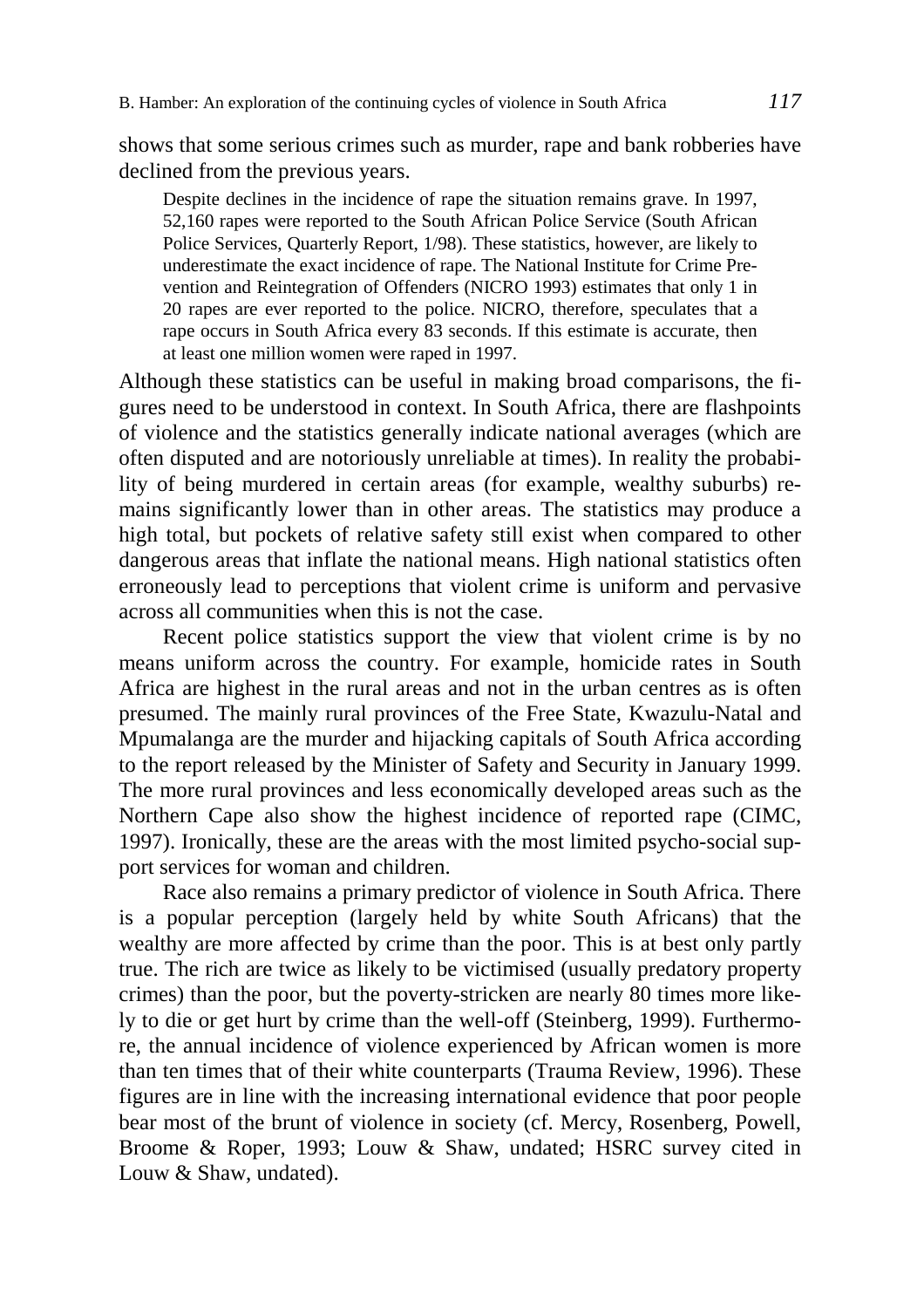Social inequality and enormous deprivation caused by the apartheid system are at the root of most violence in South Africa. But violent crime in South African society as a phenomenon has other multiple causal factors that extend beyond deprivation. Some of these include, to mention a few, a patriarchal society where women and children are devalued and vulnerable; the historical development of a culture of violence where violence was seen by all significant political parties as a legitimate means to achieve their goals; the deregulation of state control during the negotiations period; an ineffective criminal justice system and the perception that there will be no serious consequences for criminal activity; and the opening of South African borders to criminal syndicates and operations since the shift to democracy has also had some impact on rising levels of crime (cf. Hamber, 1998a; NCPS, 1996; Simpson, 1993; Simpson & Rauch, 1991).

# *The Continuing Cycles of Violence*

It is undoubtable that the current levels of violent crime and its multiple manifestations have been built on the legacy of the civil conflict of the past. The extensive nature of politicisation in South Africa has ensured that a "culture of violence" has bled into the social and civic arena of society (Simpson & Rauch, 1991). The structural violence effected by the state through inequalities of resource and life chances in the past, coupled with repression, politicised all forms of social existence (e.g. housing, education, jobs, wages, the delivery of services, etc.). The result is that the socially sanctioned use of violence to solve problems has saturated South African life (Simpson & Rauch, 1991). This manifested itself most dramatically in the 1990-1994 period prior to the first democratic election and is continuing to play itself out in the postapartheid era.

The perpetuation of the past and its dangerous impact on the present in South Africa is eloquently captured by Cawthra and Kraak (1999, 36) when they write:

"the decades in which the police enforced apartheid have engendered a lingering mistrust of the rule of law and authorities. But crime is also intrinsically linked to poverty, unemployment, socio-economic inequalities and gender inequality. The coalescence of these indices with the brutalisation that many experienced during the anti-apartheid struggle, has given crime in South Africa its particularly violent edge".

Morris (1987) asserts that victims of criminal violence, if untreated, are at risk of perpetrating acts of retributive violence, or for displacing their aggression within the familial context. Some victims of violence in South Africa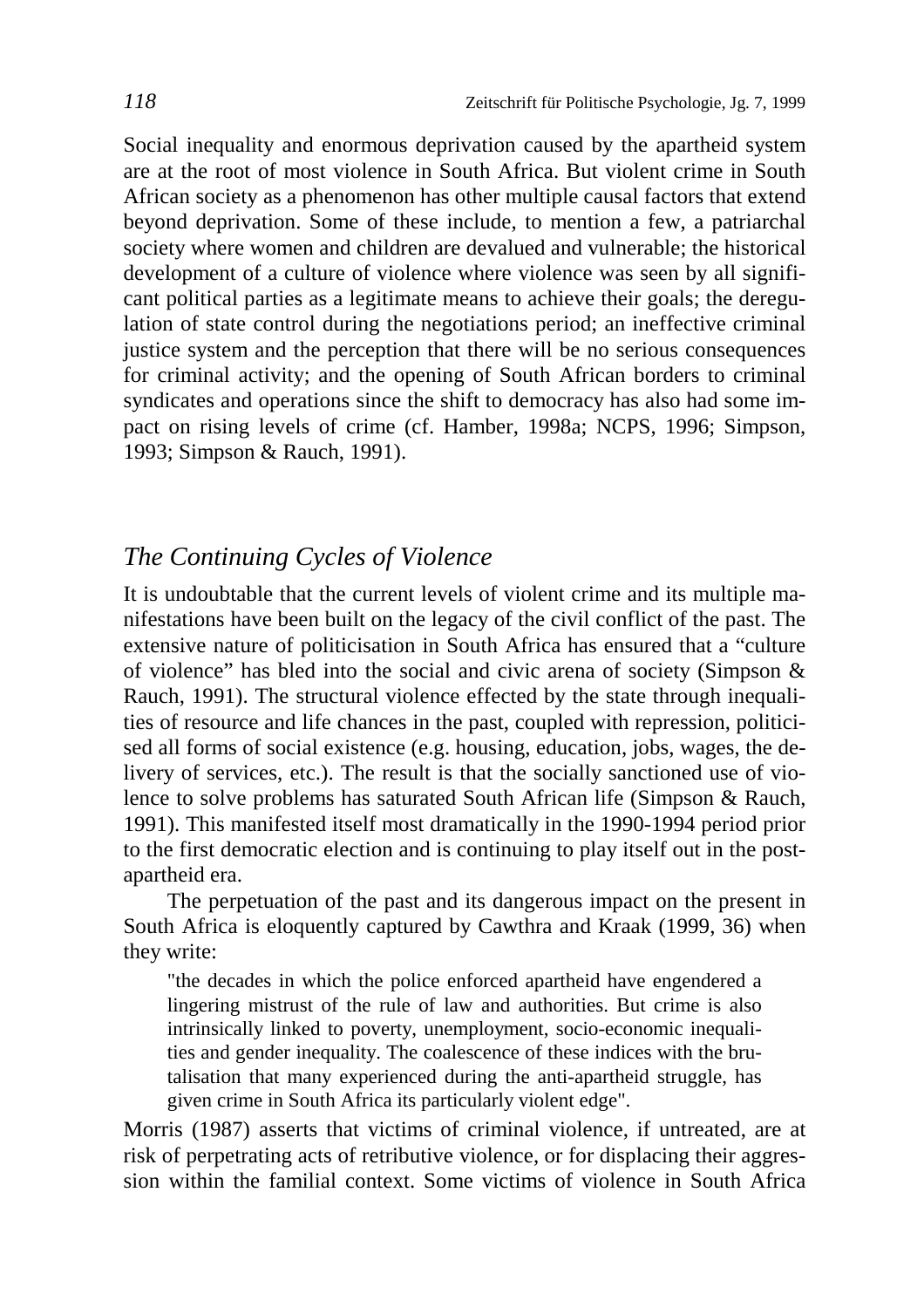have begun committing violent acts themselves - these actions are often associated with vigilantism and self-administered "justice". Increasing reports of this type of community and individual action against suspected criminals has been reported (Weekly Mail, 1997). A nation-wide survey by Market Research Africa in 1997 indicated considerable support for vigilantism among black South Africans; one fifth of black respondents believe that it was 'sometimes right for a vigilante group to physically hurt a suspected criminal' (Schönteich, 1999). It is likely that these results would not differ fundamentally in the white community.

Summary justice carried out by community members is a frequently preferred alternative to the criminal justice system. It appears, at least on the surface, to be quicker and a more direct method of dealing with crime. The majority of South Africans view the criminal justice system with suspicion and scepticism. This is not surprising considering that one in seven murders, one in 13 reported rapes, one in 34 armed robberies, one in 50 car thefts and one in 55 car hijackings results in a conviction (Cawthra & Kraak, 1999; Steinberg, 1999). Forty-one percent of South Africans would either "never" or "hardly ever" trust the police to investigate a crime or catch criminals (Reality Check, 1999).

However, mistrust of the police service hardly equates with uncensored vigilantism. Vigilantism is seriously undermining South Africa's embryonic human rights culture. Unregulated "people's justice" leads to abuses and the transgression of human rights (Cawthra & Kraak, 1999). At present vigilantism represents one of the most fundamental challenges to the human rights culture in South Africa (Pigou, Valji & Greenstein, 1998).

Within the wealthier areas in South Africa "vigilantism" is being carried out in another form. The lack of faith in the criminal justice system by many wealthy South Africans has lead to increasing numbers of citizens turning to private security companies for their policing needs. It is estimated that the private security industry in South Africa has grown from R 141 million in 1978 to R 8 billion currently (Schönteich, 1999; R 10 is the equivalent of about one pound sterling). There at least twice as many security guards as policeman in the country (NIM, 1997). Many of these guards are poorly trained and armed, and the security industry is poorly regulated. Schönteich (1999) links the phenomenon of private security and vigilantism. He writes:

Most people cannot afford the services of a private security company. Vigilantism is often the poor man's version of private security, and the poor are hit hardest by crime. Out of desperation they seek to protect themselves, or they seek to protection in numbers through the organisation of groups which often engage in, or encourage, vigilante action (p. 18).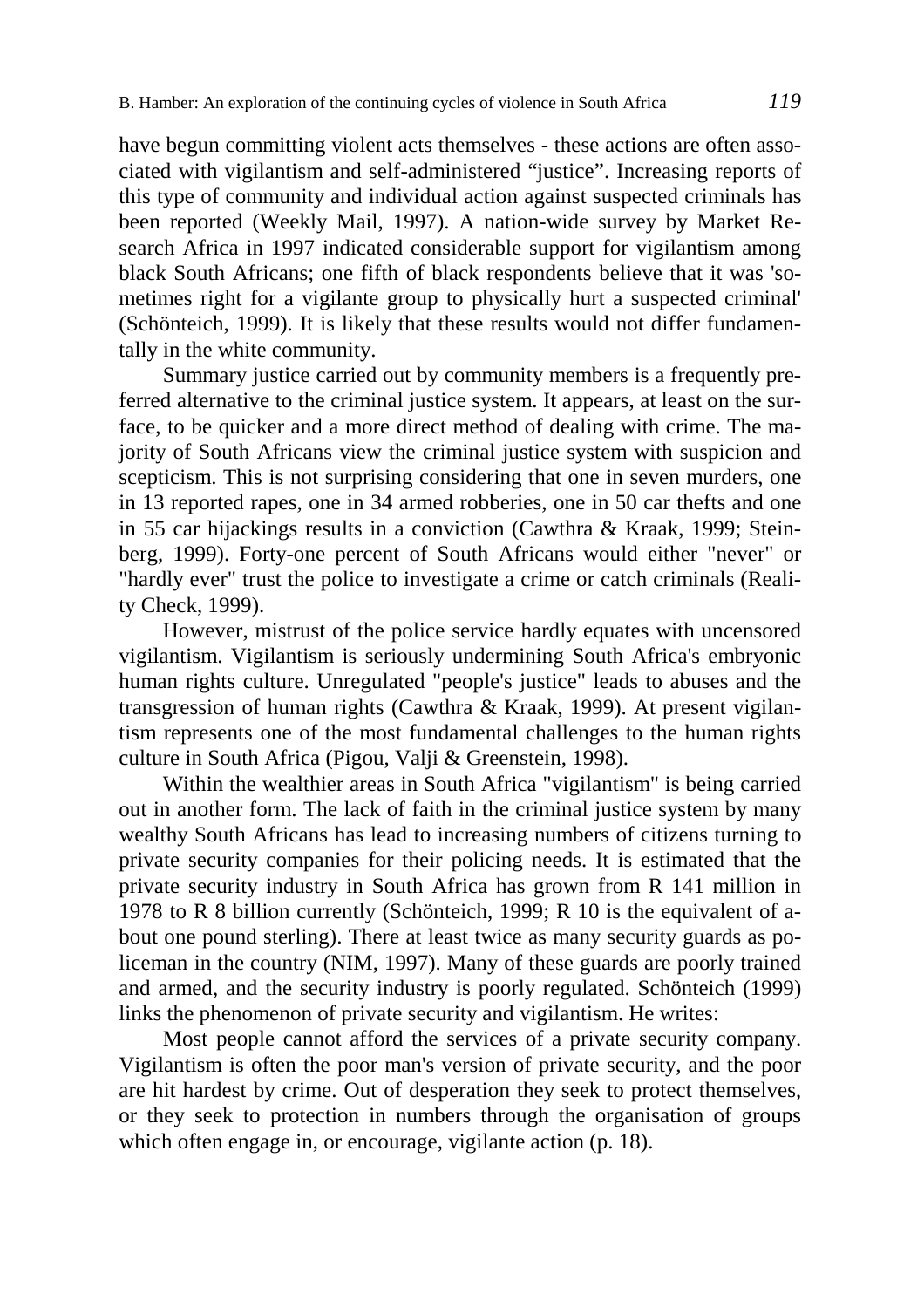The legacy of a "culture of violence" also still permeates the police services. Gross human rights violations persist in the police service despite the end of apartheid. In the months April 1997 to September 1998 it was reported by the Independent Complaints Directorate that 1,081 people died in police custody, or as a result of police action. (The Independent Complaints Directorate is a statutory body that was set up in April 1996 to investigate complaints against the police.) This may point to ongoing levels of impunity within the police services and insufficient checks and balances in terms of police operations despite a formal democratic disposition. The torture of criminal suspects by the police is continuing. The Independent Complaints Directorate received 73 complaints about police torture over the 18 month period of April 1997 to September 1998, a figure which is suspected to hopelessly under-represent the abuses that are taking place.

It is interesting to note that the torture of criminal suspects has always been a phenomenon in the South African police service. It was a practice that was taking place along side the torture of political suspects during the apartheid era. A report released in 1995 (IBI, NIM & Trauma Centre for Victims of Violence and Torture, 1995) highlighted 350 cases of police torture of criminal suspects between 1990 and 1995. It argues that, although not well documented, the torture of criminal suspects may well have been higher than the torture of political dissidents under the apartheid regime.

South Africa, like countries such as Brazil, Argentina and Chile (cf. Hamber, 1997; Pinheiro, 1994; Pinheiro, 1996), seems to be suffering from ongoing authoritarianism and resultant human rights violations by the police. This is happening despite the instatement of democratic governance and the investigations carried out by the TRC into the past activities of the police. There is little evidence, at least at this stage, that the TRC's exposure of police atrocities committed in the past are generalising into the current work of the police service. If anything, the high rates of crime in South Africa are paradoxically giving the police a freer hand to commit violations. The public is increasingly advocating tougher anti-crime measures due to their fear of rampant crime. A recent survey revealed that 70% of South African respondents either agreed or strongly agreed with the statement that "criminals have too many rights" (Reality Check, 1999). In addition, 31% of all South Africans feel the police have the right to use force to extract information from criminal suspects (Pigou, Valji & Greenstein, 1998).

Despite the TRC's efforts in its final report to highlight ongoing police abuses (see TRC Final Report, Volume 5, Chapter 8, 68), it appears that in the minds of the general public the atrocities committed by the police under the apartheid system are considered fundamentally different to those currently taking place. The TRC has unwittingly exacerbated the situation by trying to artificially delineate between political and criminal violence - a distinction,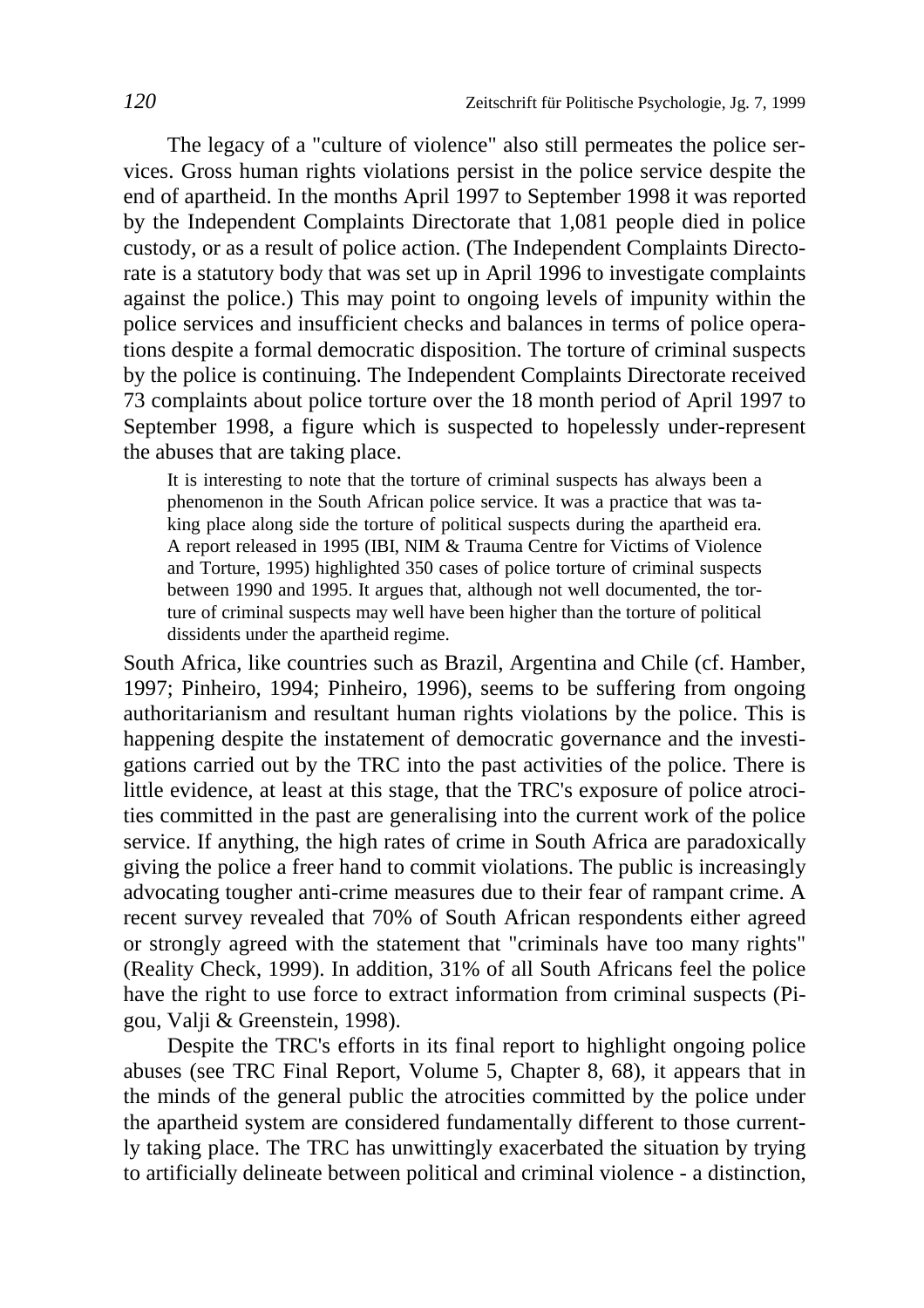which in most cases is impossible. It remains questionable to what degree the TRC has adequately exposed, understood and consequently impacted upon the current culture of the police service.

The TRC has been relatively successful at uncovering the truth about atrocities of the past through its trade of truth for justice.

Some would argue that the TRC has only uncovered a small section of the 'truth' in South Africa. In parts of the country very little new information has emerged. For example, in the Vaal region outside Johannesburg, a site of extensive political violence including a number of massacres, only three South African policeman have applied for amnesty.

During the negotiations that ensured South Africa's first democratic election the ANC did not have sufficient power to demand prosecutions of former human rights abusers (and in reality the criminal justice system in South Africa probably did not have the resources or efficiency to prosecute large numbers of individuals anyway). However, it had sufficient power to prevent the NP from granting itself blanket amnesty. The balance of power tipped slightly in favour of the ANC gave birth to a criterion-driven amnesty process. Amnesty would be granted only on condition that the crime was political in nature and that the individual fully disclosed all of the details of the act for which amnesty was sought. In essence, truth was traded for formal justice. The function of deciding on amnesties fell on the TRC.

However, the exact impact of amnesty (with or without the truth being forced from the perpetrators) on ongoing levels of impunity is not yet fully understood. Despite the full disclosure of the atrocities of the perpetrators through the TRC, and the TRC highlighting them in its final report, perpetrators have largely not been punished for gross violations of human rights. Contrary to Article 2.2 of the Universal Declaration of Human Rights that states that no exceptional circumstances whatsoever may be invoked as a justification for torture, several torturers from both the apartheid state and the liberation forces, have been granted amnesty for their actions which were considered "political". As a result, a subtle, but stubbornly residual air of impunity still lingers in the South Africa society and in its police service.

This has happened within a context of high crime rates and where the criminal justice policies have become increasingly politicised. The politicisation of crime has obscured the real challenges facing crime prevention and the development of a sustainable human rights culture. All parties contesting the second democratic election in June 1999 used the issue of crime as a major political rallying point. Most of their campaigns exploited the fears of the population that crime is spiralling out of control. This fed the already rampant fear that permeates much of the current South African mindset. Crime rates are genuinely high, but the general population's fear of victimisation is on the whole out of proportion to the real threat. This ongoing fear and anxiety, often spurred on by politicians who want to portray the country as being mis-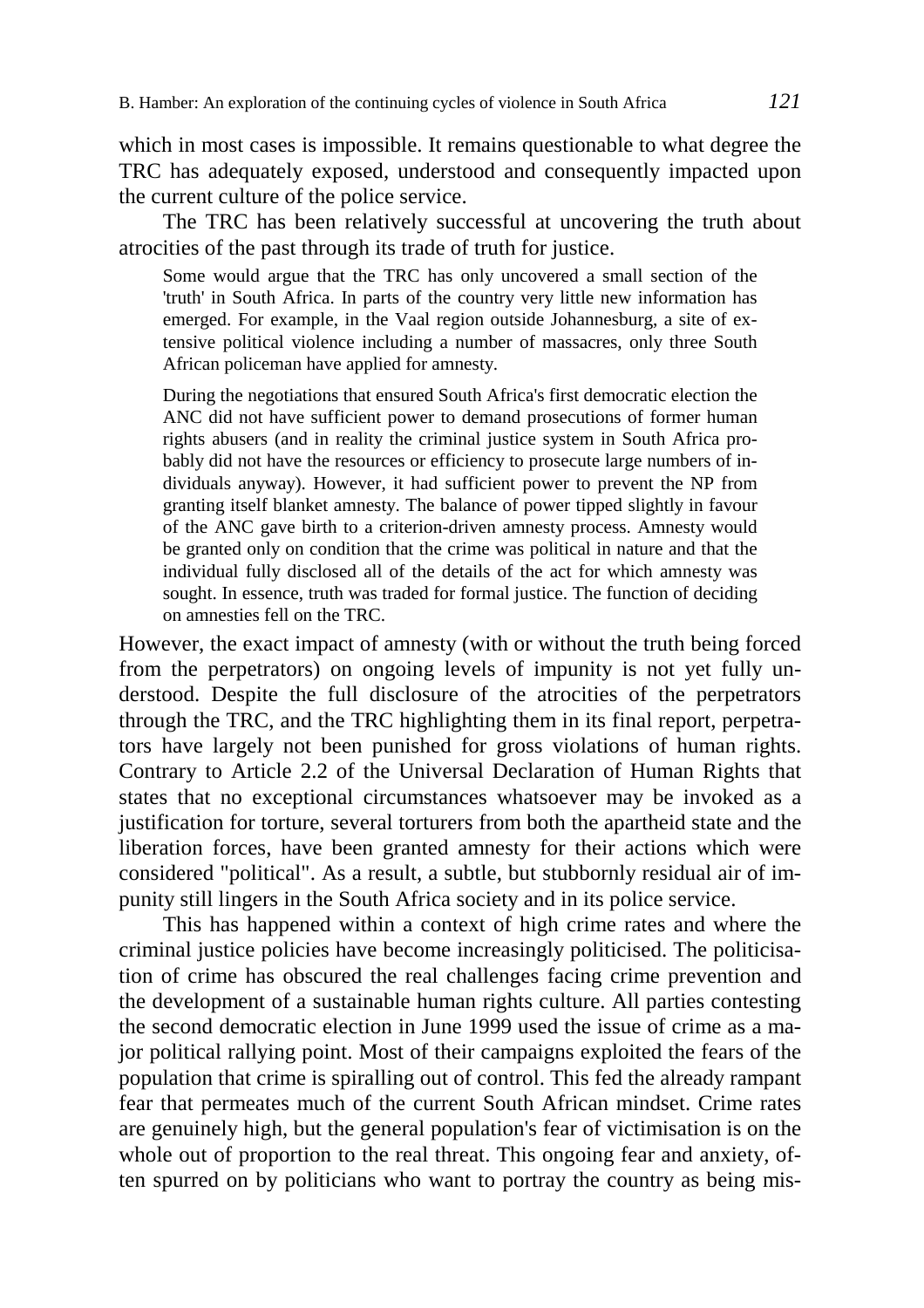managed by the current government, further traumatises the already vulnerable population. The impact of the psychology of fear is captured by Hamber and Lewis (1998) when they write:

"It is this situation, understandable and realistic as it is on some levels, that makes us see violence in our society as spinning increasingly out of control, even when it is not. In the long run, this fuels a sense of helplessness in the society - in turn, psychologically empowering the criminals and preventing us from finding solutions" (Crime's worst horror is all in the mind, Sunday Times, 1 March 1998).

The exact and pervasive nature of the fear and anxiety that has been created by crime in the post-apartheid South Africa remains an under-researched area. However, it is likely that the current levels of fear in the society is, at least in part, a symptom of the traumatisation that took place during the struggle to overthrow and defend the apartheid state. Fear impacts on the population increasingly uncritically accepting mono-causal explanations for crime. Political rhetoric such as "Hang Murders and Rapists" (New National Party slogan) and the Democratic Party's haunting election radio adverts that list endless acontextual statistics about individuals chances of being victimised ride on a wave of fear. Along with the years of apartheid, which undermined all South Africans' basic understanding of human rights and legitimised the use of violence across the board, this political rhetoric feeds into simplistic understandings of the causes of violence and appropriate solutions. For example, 92% of Indians, 91% of whites, 85% of so-called coloureds and 68% of Africans in South Africa favour the reintroduction of the death penalty (Reality Check, 1999). Both black and white South Africans naively believe that reintroducing the death penalty will seriously curb violent crime.

South Africa's fragile human rights culture is being incapacitated. All the major political parties have largely retreated from their human rights principles under the weight of popular mono-causal explanations for crime. The view that violence is differentially spread and that localised prevention strategies are the best option to ameliorate some types of crime is becoming increasingly lost in South Africa.

The ongoing fear in the society not only disempowers the population, but when action is taken it seems to take the form of more drastic and extreme interventions. This is typified by "people's justice" and ongoing police abuses which are, in part, fuelled by feelings of fear. Fear (and the ongoing legacy of the traumas of the past) drive individuals to feel that it is necessary to go to extremes to curb crime. Clearly, if ignored, certain victims of past violence are at risk of becoming the perpetrators of retributive violence or displaced social and domestic violence (NCPS, 1996; Simpson, 1996).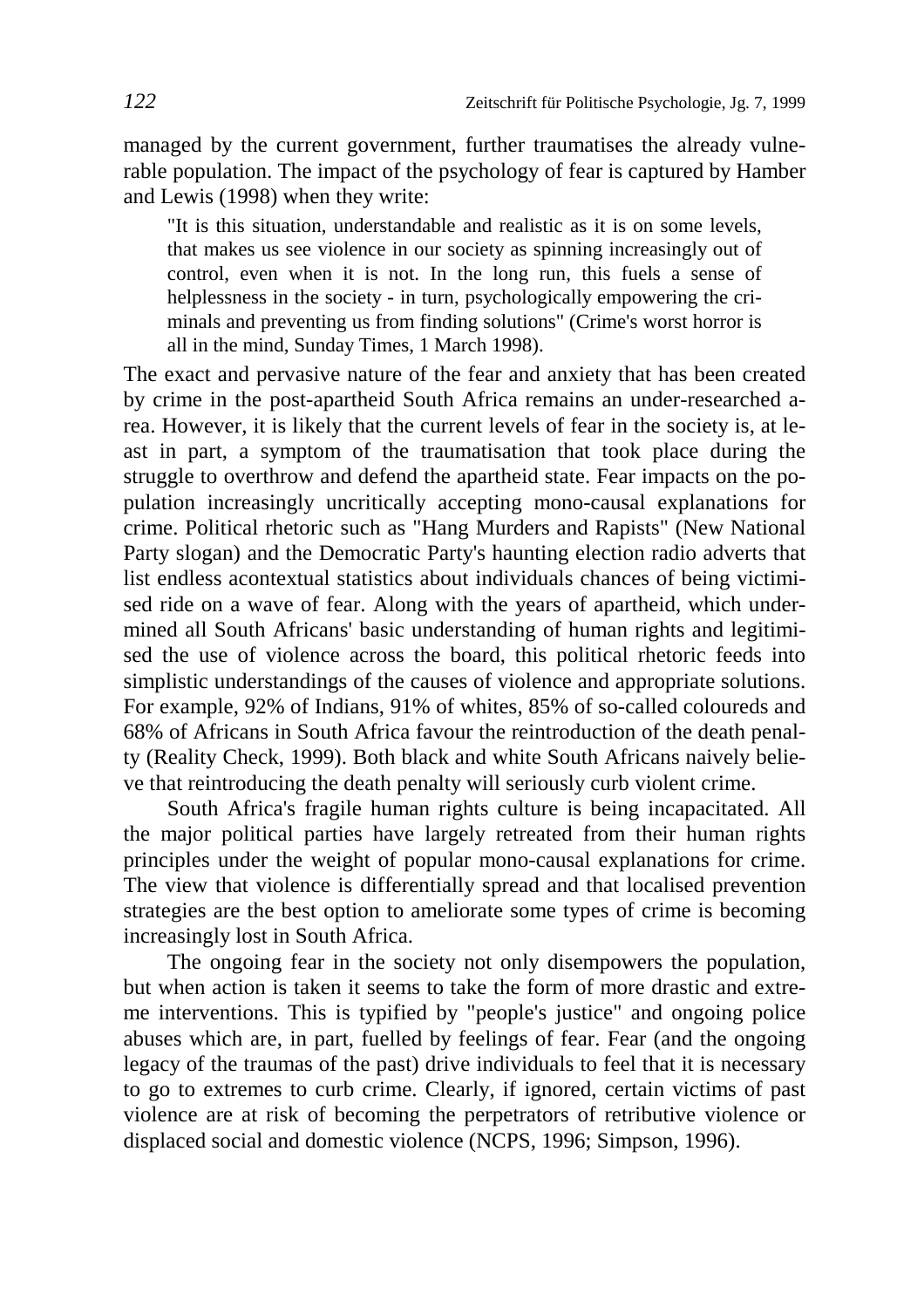A recent survey in South Africa found that a one in five men and one in ten woman felt that it was sometimes necessary to hit a woman partner (Pigou, Valji & Greenstein, 1998).

The recent trends in increased violence through vigilantism and the ongoing use of political revenge and retribution in Kwazulu-Natal, bear testimony to this thesis.

The National Crime Prevention Strategy (1996) recognises this danger, and argues that in the case of violent crime, victim empowerment and effective support can break the cycle of violence and therefore can be viewed as preventative. Trauma counselling and a range of other interventions (e.g. victim-care strategies such as the establishment of crisis centres) with traumatised individuals, would be effective in alleviating and preventing the consequences and effects of violent victimisation. The TRC Final Report also recognises the need for appropriate models for trauma counselling in the South African context to be developed and implemented (Volume 5, Chapter 8, 86).

### *Breaking the Cycles of the Past*

In South Africa the legacy of the past and how it destructively plays itself out in the present needs to be fully understood if current levels of violence are to be adequately addressed. This has happened through the TRC to some degree, but the lessons from the past highlighted by the TRC show little evidence of generalising to the current context in South Africa. The double-bind when dealing with the aftermath of large-scale political violence is that acknowledgement, apology, recognition and even substantial material improvement can never bring back the dead or be guaranteed to converge with, and ameliorate, all the levels of psychological pain suffered by a survivor (Hamber, 1998b). Nor is rapid economic progress a panacea to deal with the longterm effects of political violence. Unfortunately, the amount of distress, hurt, injustice and anger experienced by the survivor is immeasurable. Strategies to assist those who were victimised in the past need to continue. There is a grave danger that the plight of the survivors of past violence will be ignored now that the TRC is officially over.

Furthermore, those politically victimised in the past remain at the highest risk of victimisation in the current context. The majority of survivors who appeared before the TRC were victimised not only because of their political affiliation and activities, but because of their structural circumstances including their gender, poverty, race and general social marginalisation (Hamber & Kibble, 1999). The structural circumstances of most of these individuals remain largely unchanged and their social marginalisation remains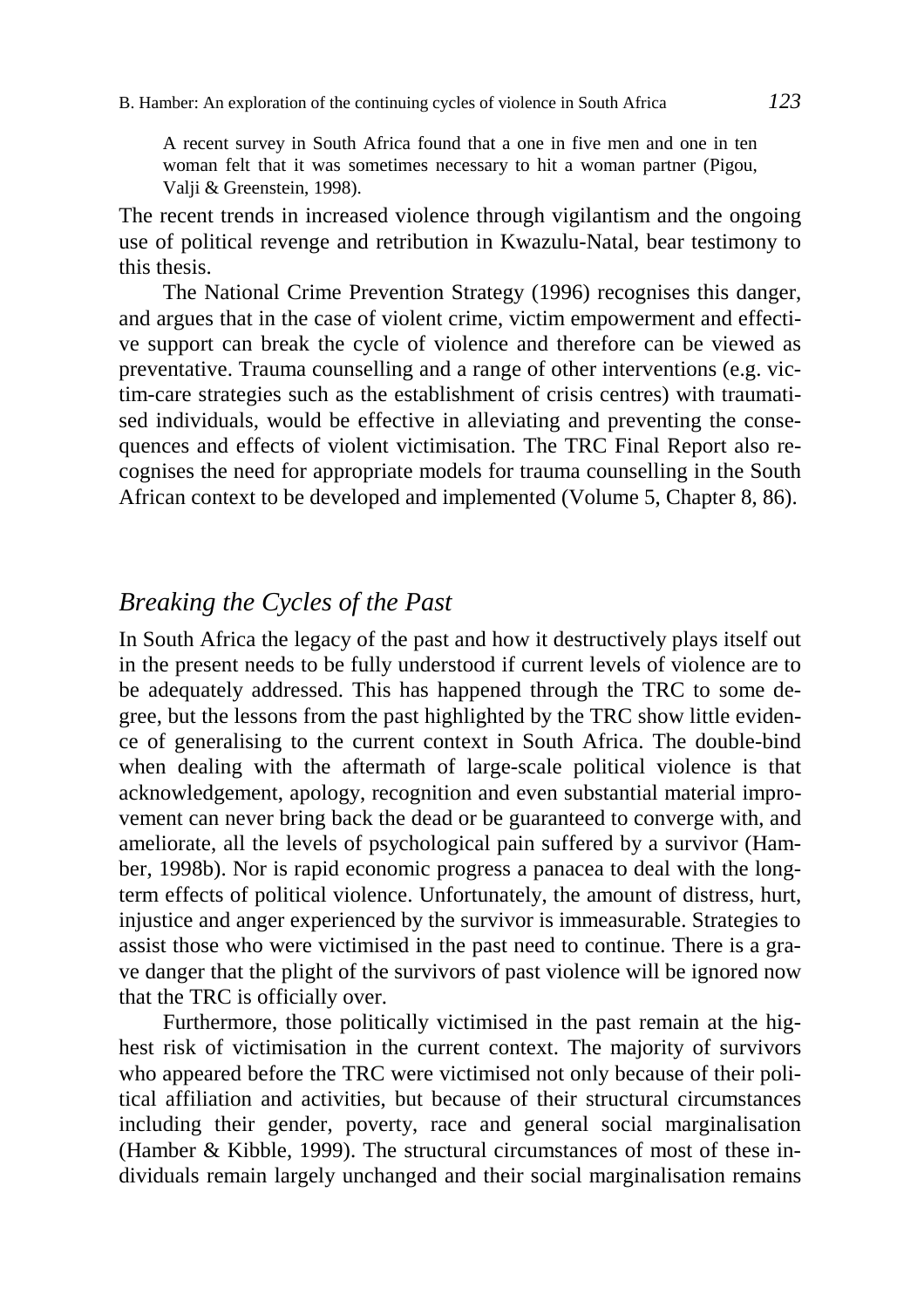the primary risk factor for them being victims of violent crime in the current context.

The voices of these survivors, who could now potentially be revictimised, will undoubtedly be heard for many years. On a purely psychological level, for a survivor to react in an overly forgiving way toward perpetrators, or to simply let bygones be bygones, is highly improbable in the shortterm with or without a truth commission (Hamber, 1998c). The TRC has been a catalyst for successful resolution of this kind in some cases. However, when the TRC is complete, and reparations are granted, psychologically most survivors will not be ready to put the past behind them at that specific point. Furthermore, if they are re-victimised, even if this is re-victimisation is not political in nature and is purely criminal, their chances of reconciling themselves with the violence of the past remain slim. This will have a long-term impact on the political project of reconciliation that was pursued by the TRC.

Ongoing space has to be provided for survivors to express their feelings of sadness and rage as they struggle to come to terms with the psychological and emotional impact of their past loss and that much in their current structural situation remains unchanged. Survivors of apartheid violence cannot be pushed down the road of forgiveness and amnesia if they are not ready purely because it is nationally expedient. These spaces can take the form of private spaces (e.g. counselling, traditional mechanisms for story-telling and sharing, etc.) and the ongoing use of public space (e.g. media, exhibitions, etc.). At the same time accurate information is needed if violence is to be restricted. Reliable epidemiological data is desperately needed in South Africa. Accurate data collection could identify risk factors for violence (e.g. substance abuse, fire-arms, etc.) and violence "hot-spots", and in so doing contribute to targeted and directed intervention strategies.

The proliferation of firearms, particularly small arms, is one of the major factors in the high incidents of violence in South Africa. It is estimated that there are 11 to 13 million firearms in South Africa, 4 million are legally owned, 1 to 4 million illegally held and about 5 million belong to the Defence Force and Police Service (NCPS, 1996). 11,190 people were killed with firearms in 1997 (Gun Free South Africa Statistics Sheet, 7 April 1999).

The needs of survivors of political violence also cannot be divorced from the socio-economic context. Economic disparity in South Africa remains stark. The standard of living of average black South Africans is comparable to the 124th most wealthy nation in the world (after Congo), whereas for the average white South African it is comparable to the 24th (after Spain; United Nations Development Programme figures cited in Villa-Vicencio 1998).

If inequality persists, the tide of unmet expectations and the rise of a perceived new black elite may lead the general populace to complain (and protest) about structural conditions.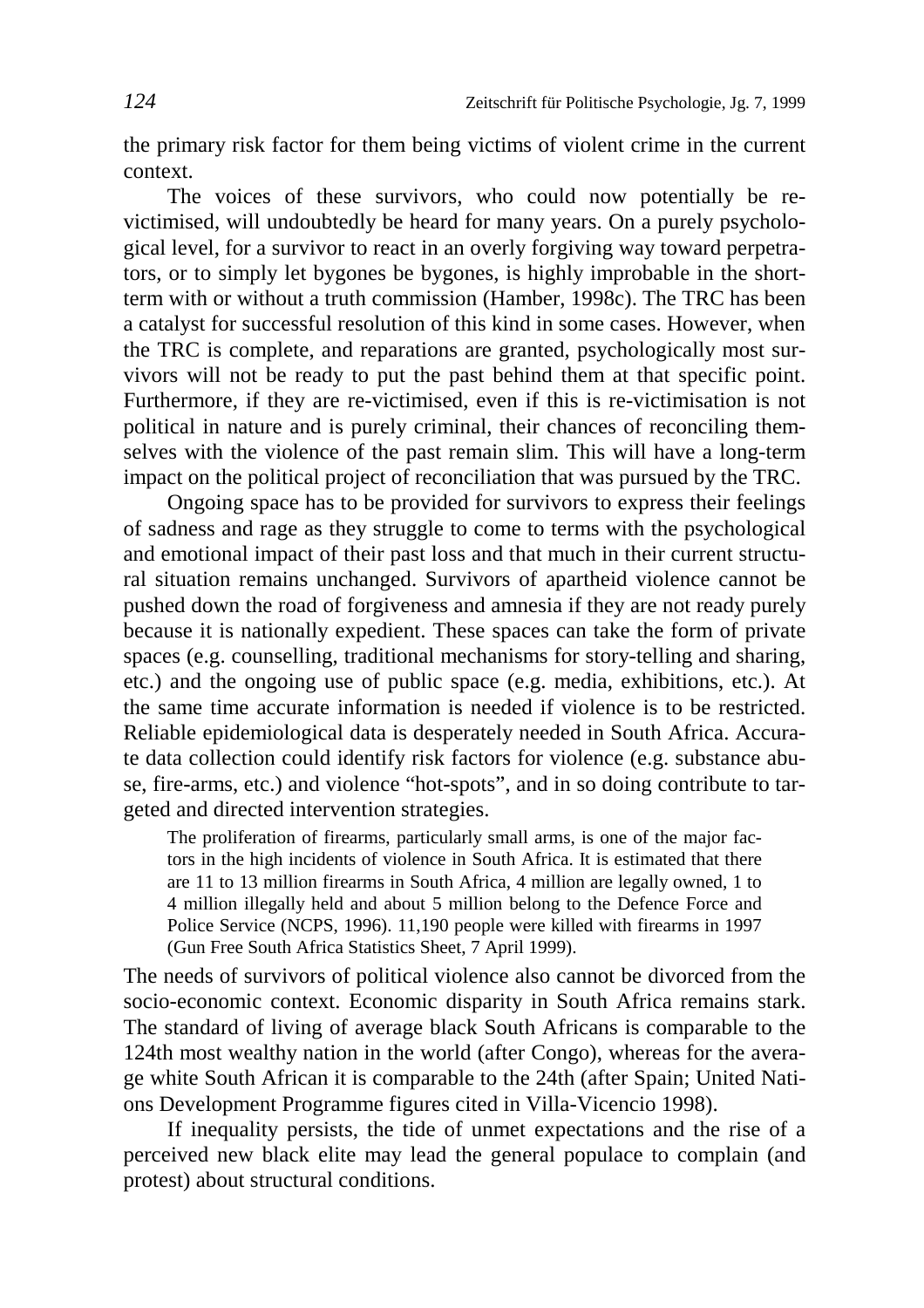Despite the growth in the black middle class in South Africa the plight of the very poor is not improving. Over 4 million blacks now compromise more than half of the top-income earners in the country, but there has been a decline in wealth among the 25 million people - about 60% of the total - who are poor (Hawthorne, 1999).

In the worst case scenario survivors who appeared before the TRC may even start to feel that they were the pawns in the process of reconciliation and consolidation of new forms of power. They could then see the TRC as a process that ignored their poverty, but used their voices to ensure greater levels of political co-existence between the elites in the name of reconciliation.

A further concern is that in societies going through transition it is often the large scale political conflict and criminal violence, and particular brutal acts of violence, that tend to receive attention at the expense of the more hidden costs of violence. The micro-effects of violence that ripple through communities generally go unnoticed. For example, violent intra-community conflict can cause the destruction of the social fabric and culture of communities, and disrupt schooling, resulting in incremental disadvantage over time.

Critically the violence of the 1990-1994 period has not been dealt with to the same extent as the violence in the other periods. Relatively speaking the horizontal violence that took place within communities (which accounted for the most fatalities) has been sorely neglected despite all South Africa's attempts at reconciliation. The TRC admits to have "failed to make significant breakthroughs in relation to violence in the 1990s" (Volume 5, Chapter 6, 54). It is further notes:

"While Commission figures for reported violations in the earlier part of its mandate period are under-represented in part because of the passage of time, they are under-reported in this later period because the abuses are still fresh in people's memories and closely linked into current distribution of power incidents" (TRC Final Report, Volume 2, Chapter 7, 7).

Of 9,043 statements received on killings, over half of these (5,695) occurred during the 1990 to 1994 period. These figures give an indication of violations recorded by the Commission during the negotiations process (TRC Final Report, Volume 2, Chapter 7, 7).

It is vitally important that it is acknowledged that the apartheid past has left a legacy of violence and mistrust within communities themselves and not merely between the state and its citizens. Many communities in South Africa remain internally conflicted and divided. These divisions have only been partially dealt with by the Truth and Reconciliation Commission (cf. van der Merwe, 1998). It is within communities, and at the local level, where future conflict is likely to manifest itself. This will occur when new power struggles emerge, as leaders vie for the support of the marginalised sections of the population. In this context, disaffected individuals, and those who feel their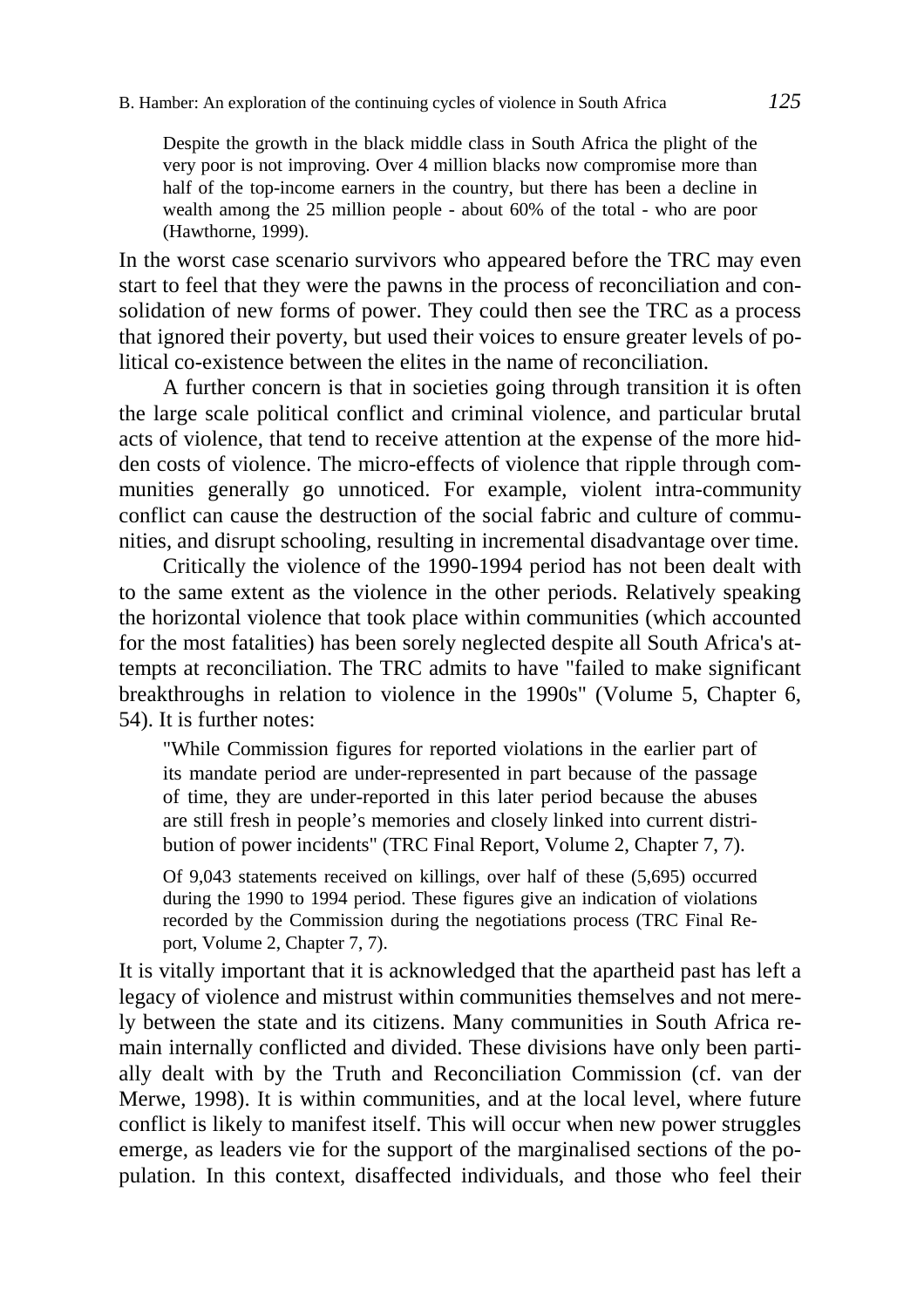rights to justice under the amnesty laws were sacrificed for minimal return in the past, and whose structural conditions remain unchanged, who will become the first recruits of political entrepreneurs who will exploit past resentments.

All of South African society has been traumatised to some degree. This requires the type of social and political rehabilitation policy the TRC has partly championed. The need for ongoing individual medical and psychological support services to thousands of victims of past and current levels of violence remains a national priority. In addition, where societal functioning and cohesion has been damaged, or where there is abject poverty, repairing community and cultural bonds and structures may be as important as psychological assistance.

The history of conflict in South Africa teaches us that, on the backbone of a fragile social fabric undermined by years of apartheid's destruction, political tensions often result in violence that spreads horizontally across communities. The compromises between all parties that resulted in peace in South Africa helped quell this type of violence before, but not before an excessive loss of life and the erosion of the social fabric. Today in South Africa the situation is very different. The legacy of the violence of the past lives on, but political consensus is no longer the key to a stable political environment. Rather what is needed is a mature government that is prepared to invest in the long term. Such a government would welcome critical evaluation of their achievements, invest energy in genuine economic re-distribution and continue to forward an unequivocal human rights agenda. Stability in the long term requires the government to stand by their human rights policies and not to retreat from them, despite the misplaced fears of the population that it is the new human rights-orientated dispensation that has resulted in a rise in violence in post-apartheid South Africa.

#### *Anmerkungen:*

- (1) My thanks to Hugo van der Merwe, Piers Pigou, Gareth Newham and Helen McLaughlin for their editorial comments and suggestions.
- (2) Brandon Hamber is the co-ordinator of the Transition and Reconciliation Unit at the Centre for the Study of Violence and Reconciliation, Johannesburg, South Africa. Visiting Tip O'Neill Fellow at the Initiative on Conflict Resolution and Ethnicity (INCORE) in Derry, Northern Ireland. All purpose e-mail: brandon@wn.apc.org.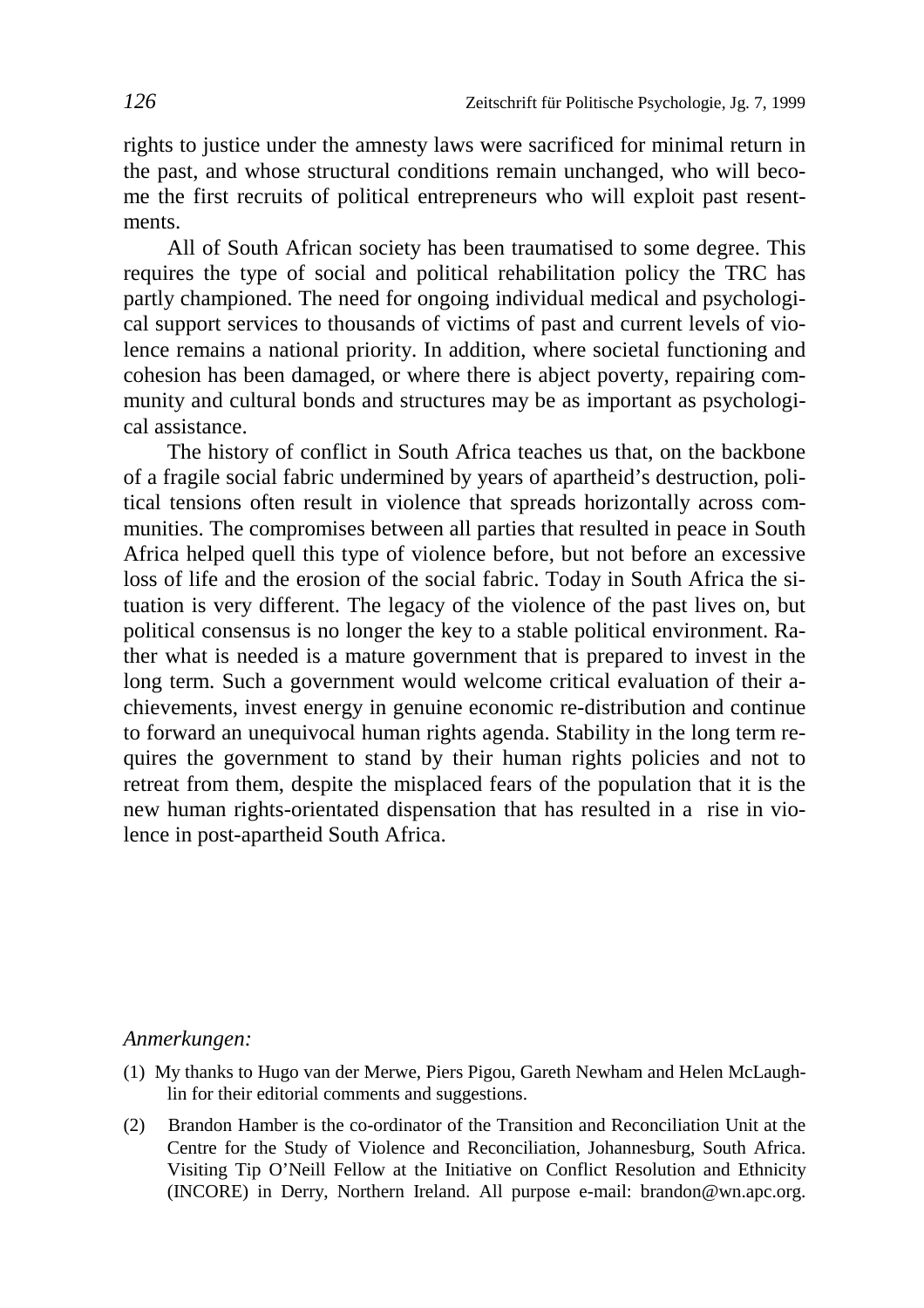## B. Hamber: An exploration of the continuing cycles of violence in South Africa *127*

Centre for the Study of Violence and Reconciliation, P.O. Box 30778, Braamfontein, 2017, Johannesburg, South Africa. Tel: +27 (11) 403-5650 Fax: +27 (11) 339-6785. Website: http://www.wits.ac.za/csvr.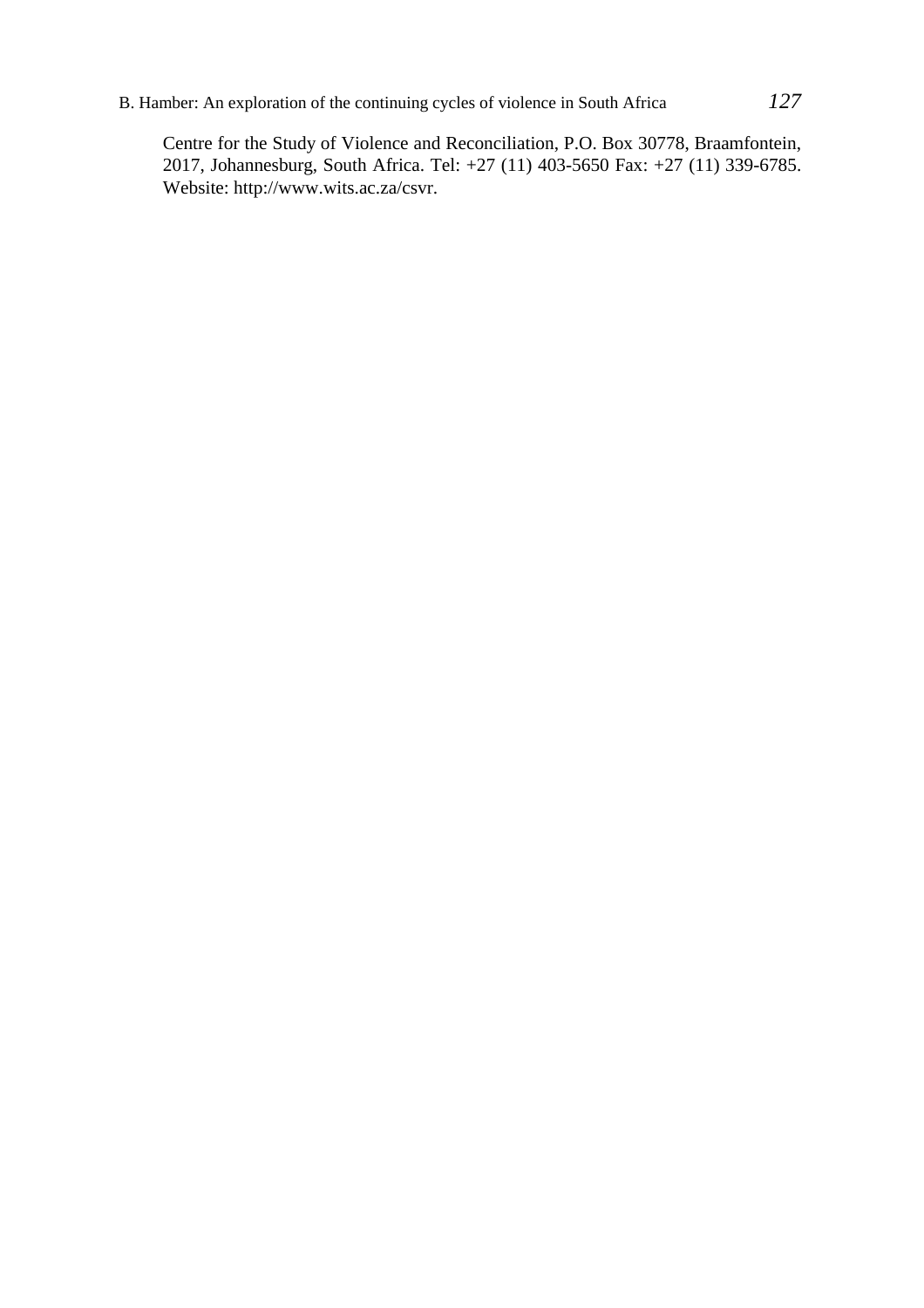### *References*

- Cawthra, H. C. with Kraak, G. (1999). Annual Review: The Voluntary Sector and Development in South Africa 1997/1998. Development Update. South African National NGO Coalition & INTERFUND: Johannesburg.
- Chothia, F. (1999). The Invisible Détente. Siyaya, Issue 4, Autumn, pp. 25-29. Idasa: Cape Town.
- CIMC (1997). The Incidence of Serious Crime between 1 January and 31 March 1997. Crime Information Management Centre (CIMC), National Detective Service, Pretoria. 13 June 1997.
- CIIR (1996). South Africa: breaking new ground. Published by the Catholic Institute for International Relations (CIIR), London, U.K.
- Cock, J. (1990). Political Violence. In B.W. McKendrick and W.C. Hoffman (Eds), People and Violence in South Africa. Oxford University Press: Cape Town.
- Hamber, B.E. (1997). Living with the Legacy of Impunity: Lessons for South Africa about Truth, Justice and Crime in Brazil. Unisa Latin American Report, 13(2), July-December pp. 4-16. Unisa Centre for Latin American Studies, University of South Africa: Pretoria.
- Hamber, B. (1998a). Dr Jekyll and Mr Hyde: Problems of Violence Prevention and Reconciliation in South Africa's Transition to Democracy. In E. Bornman, R. van Eeden & M. Wentzel, Violence in South Africa: A Variety of Perspectives. HSRC: Pretoria, South Africa.
- Hamber, B. (1998b). Repairing the Irreparable: Dealing with double-binds of making reparations for crimes of the past. Paper presented at the African Studies Association of the UK Biennial Conference "Comparisons and Transitions" at SOAS, University of London, London, 14-16 September 1998.
- Hamber, B. (1998c). Remembering to Forget: Issues to Consider when Establishing Structures for Dealing with the Past. In B. Hamber (ed.), Past Imperfect: Dealing with the Past in Northern Ireland and Societies in Transition, pp.56-78, Derry/Londonderry: University of Ulster/INCORE.
- Hamber, B. & Kibble, S. (1999). From Truth to Transformation: South Africa's Truth and Reconciliation Commission. Catholic Institute for International Relations (CIIR): London.
- Hawthorne, P. (1999). In gear for growth. Time Magazine, May 24, pp. 58-60.
- IBI, NIM & The Trauma Centre for Victims of Violence & Torture (1995). Breaking with the Past: Human rights violations allegedly committed by the South African Police Service 1990-1995. Published by the Independent Board of Inquiry Network of Independent Monitors and the Trauma Centre for Victims of Violence & Torture.
- Louw, A & Shaw, M. (Undated). Stolen Opportunities: The Impact of Crime on South Africa's Poor. Occasional Paper, unpublished.
- Mercy, J.A., Rosenberg, M.L., Powell, K.E., Broome, C.V. and Roper, W.L. (1993). Public health policy for preventing violence: New vision for prevention. Health Aff (Millwood), 12, 7-29.
- Morris, A. (1987). Women, Crime and Criminal Justice. Oxford: Basil Blackwell.
- National Crime Prevention Strategy / NCPS (1996). Document produced by an Inter-Departmental Strategy Team consisting of the Departments of Correctional Services, Defence, Intelligence, Safety and Security Justice and Welfare. May, 1996.
- NICRO (1993). Every 83 Seconds. Video produced by the National Institute for Crime Prevention and Reintegration of Offenders (NICRO).